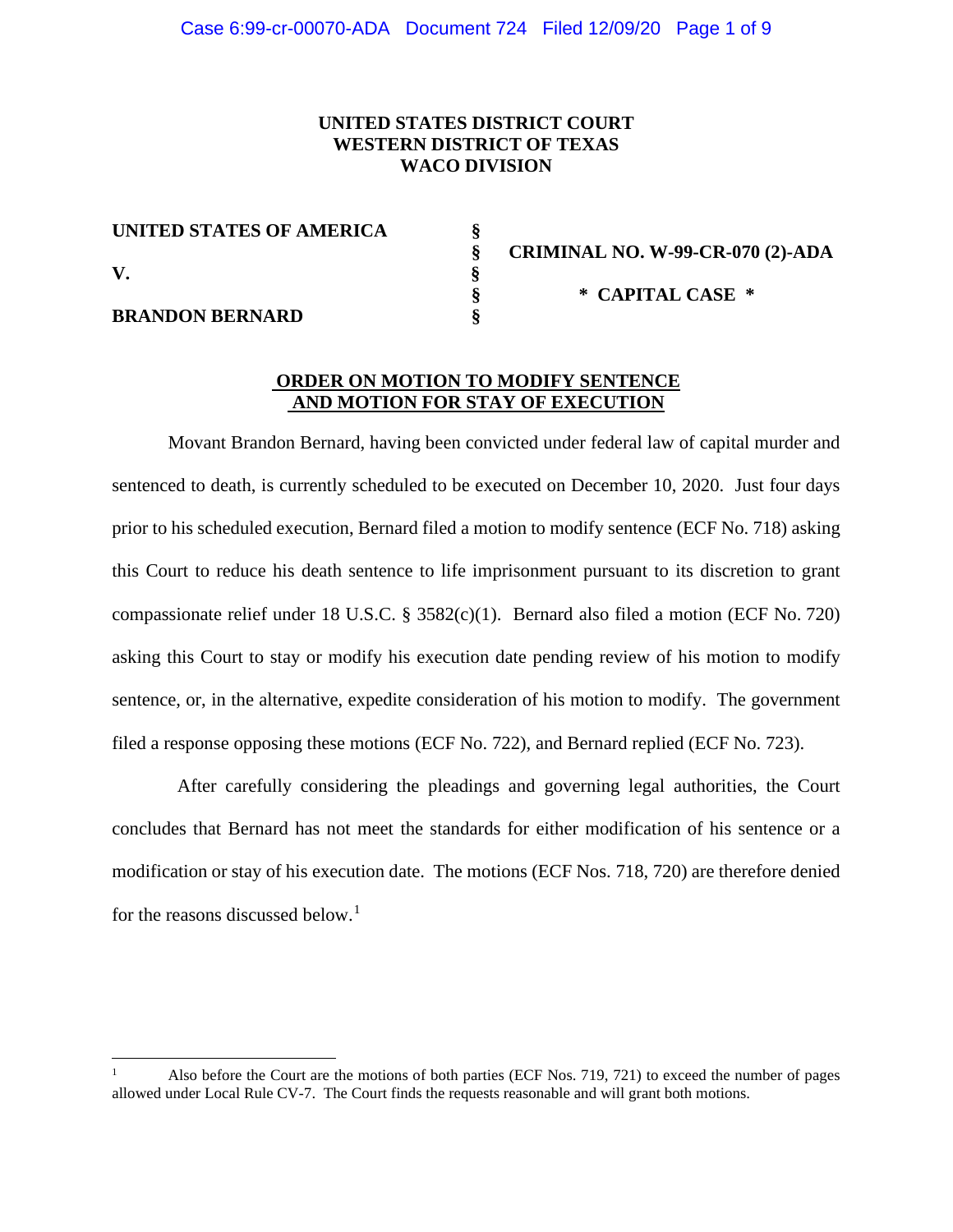## **I. Background**

Bernard and his co-defendant, Christopher Vialva, were lawfully convicted and sentenced to death in June 2000 for their part in the carjacking and murder of Todd and Stacie Bagley while on federal government property.<sup>[2](#page-1-0)</sup> Both of their sentences were affirmed on direct appeal by the Fifth Circuit and Supreme Court. *United States v. Bernard*, 299 F.3d 467 (5th Cir. 2002), *cert. denied*, 539 U.S. 928 (2003). Since then, Bernard has repeatedly (and unsuccessfully) challenged his conviction and sentence under 28 U.S.C. § 2255, culminating in the Fifth Circuit affirming this Court's dismissal of his most recent motion (his third) as an unauthorized successive petition on September 9, 2020. *See United States v. Bernard*, 762 F.3d 467 (5th Cir. 2014), *cert. denied*, 136 S. Ct. 892 (2016); *United States v. Vialva*, 904 F.3d 356 (5th Cir. 2018), *cert. denied*, 140 S. Ct. 860 (2020); *United States v. Bernard*, 820 F. App'x 309 (5th Cir. 2020).

On October 16, 2020, the government scheduled Bernard for execution on December 10, 2020. Bernard was informed of the setting of his execution date that same day. (ECF No. 698). The next day, Bernard asked the Warden of the Federal Correctional Complex in Terre Haute, Indiana, to bring a motion on his behalf requesting a reduction in his sentence pursuant to 18 U.S.C.  $\S$  3582(c)(1)(A). (ECF No. 718-1 at 1). The Warden denied this request on October 20, 2020, stating there were "no extraordinary and compelling reasons" to grant the request. (ECF No. 718- 1 at 2). Bernard then sought an injunction from this Court prohibiting the government from carrying out his execution or setting any further execution dates until the Supreme Court was able

<span id="page-1-0"></span><sup>&</sup>lt;sup>2</sup> While the underlying facts have been spelled out in numerous previous opinions and do not bear repeating in full, the Court notes that Vialva and other members of a Killeen street gang robbed the Bagleys, locked them in the trunk of their car for several hours, met up with Bernard and another member of the gang, then drove to an isolated spot on the Fort Hood military reservation in order to execute the couple and eliminate any evidence. Using Bernard's handgun, Vialva shot Todd Bagley in the head, killing him, and shot Stacie Bagley in the face, knocking her unconscious but not killing her. Bernard then set fire to the car, killing Stacie, who died of smoke inhalation. Vialva was executed on September 24, 2020, for his part in the crime.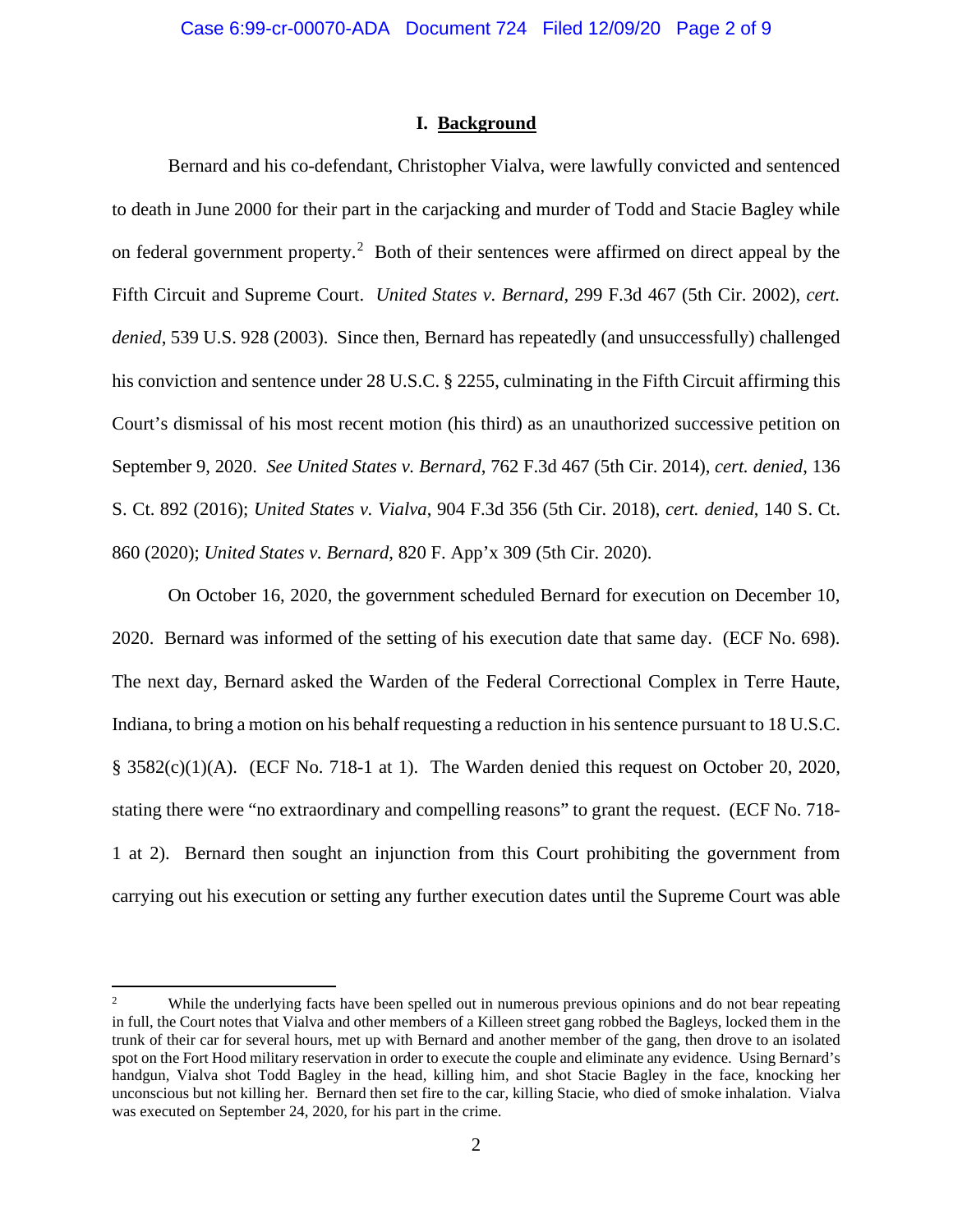#### Case 6:99-cr-00070-ADA Document 724 Filed 12/09/20 Page 3 of 9

to review the underlying procedural issues decided by the Fifth Circuit's September 9th opinion. The Court denied this request on December 3, 2020. (ECF No. 717).

Four days later—and just three days before his scheduled execution—Bernard filed the instant motion to modify his sentence to life imprisonment, citing the "broad discretion" inherent in § 3582(c)(1) for a district court to grant compassionate relief in "extraordinary and compelling" cases.<sup>[3](#page-2-0)</sup> He also filed the corresponding motion to either stay or modify his execution date to allow the Court enough time to fully consider the previous motion. In the alternative, Bernard moves the Court to expedite consideration of the motion.

#### **II. Analysis**

#### **A. The Motion to Modify Sentence**

In Bernard's first motion, he urges the Court to modify his sentence of death to life imprisonment pursuant to the compassionate-release statute codified in 18 U.S.C. § 3582(c). Under this statute, a district court may modify a previously imposed "term of imprisonment" if the court finds that "extraordinary and compelling reasons warrant such a reduction." 18 U.S.C. § 3582(c)(1)(A). Bernard contends the statute, as amended by the First Step Act of 2018, empowers a district court to grant compassionate relief "in any case" where if finds "extraordinary and compelling reasons." The Court disagrees.

To start, both the title and the plain text of  $\S$  3582(c) states that a court may only modify an imposed "term of imprisonment." But the phrase "term of imprisonment" is distinguishable

<span id="page-2-0"></span><sup>&</sup>lt;sup>3</sup> Bernard argues several "extraordinary and compelling" reasons exist for modifying his sentence, including (1) the implicit racism of the "superpredator myth" that infected his trial, (2) he expressed immediate remorse to a number of spiritual advisors who were not called to testify at trial, (3) the jury heard nothing about his disadvantaged upbringing, (4) he has been a model prisoner without a single disciplinary infraction who has counseled others not to follow in his path, (5) he was just eighteen when he committed the crime, had no prior violent criminal record, and had only a minor role in the offense, (6) new evidence indicates that Mrs. Bagley was likely already "medically dead" by the time he set the fire and thus did not suffer, and (7) a majority of the surviving jurors from his trial no longer believe he should be sentenced to death.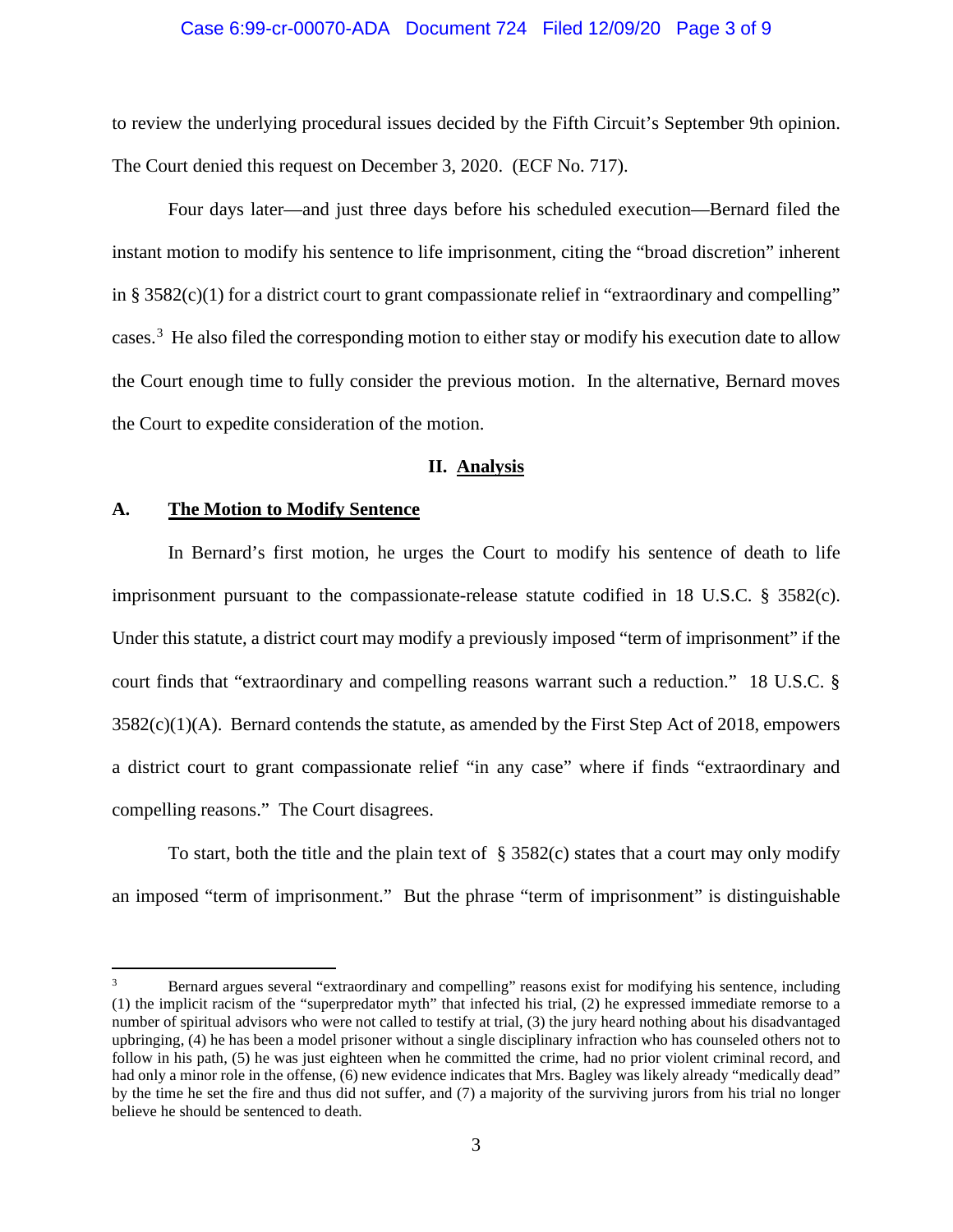## Case 6:99-cr-00070-ADA Document 724 Filed 12/09/20 Page 4 of 9

from a sentence of death, and Bernard provides no relevant authority to support the idea that the former encompasses the latter. To hold otherwise would essentially find that § 3582(c), by allowing the reduction of a valid capital sentence without identifying any reversible error, is tantamount to judicial clemency. As pointed out by the government, had Congress wished to authorize sentencing courts to reconsider certain lawful death sentences, it certainly would not have hidden that authority in the compassionate-release statute. It would have expressly said so. Because it did not, this Court agrees with the government that  $\S$  3582(c) concerns only prison sentences, not capital sentences.

Further, any reduction of a sentence under  $\S 3582(c)(1)$  must be "consistent with applicable" policy statements issued by the Sentencing Commission." 18 U.S.C. § 3582(c)(1)(A). The Application Notes of the U.S. Sentencing Guidelines provide that "extraordinary and compelling reasons exist" only where the defendant (1) has certain serious medical or mental health conditions, (2) is at least 65 years old and meets other qualifying circumstances, (3) has qualifying family circumstances, or (4) has demonstrated "other reasons" as determined by the Bureau of Prisons. *See* U.S. Sentencing Guidelines Manual § 1B1.13 app. §§ (1)(A)–(D). Bernard has not attempted to satisfy these requirements, nor can he, as the requirements all focus on whether an inmate warrants compassionate *release*, not whether a sentence of life imprisonment should be imposed.

Any court considering a reduction of a sentence under  $\S 3582(c)(1)$  must also "consider[] the facts set forth in section 3553(a) to the extent they are applicable" before granting relief. 18 U.S.C. § 3582(c)(1)(A). These factors include "the nature and circumstances of the offense and the history and characteristics of the defendant." 18 U.S.C.  $\S 3553(a)(1)$ . This factor alone weighs heavily against a sentence reduction in this case, as it encompasses Bernard's participation in a brutal crime wherein he intentionally bought lighter fluid, lent his gun to Vialva who used the gun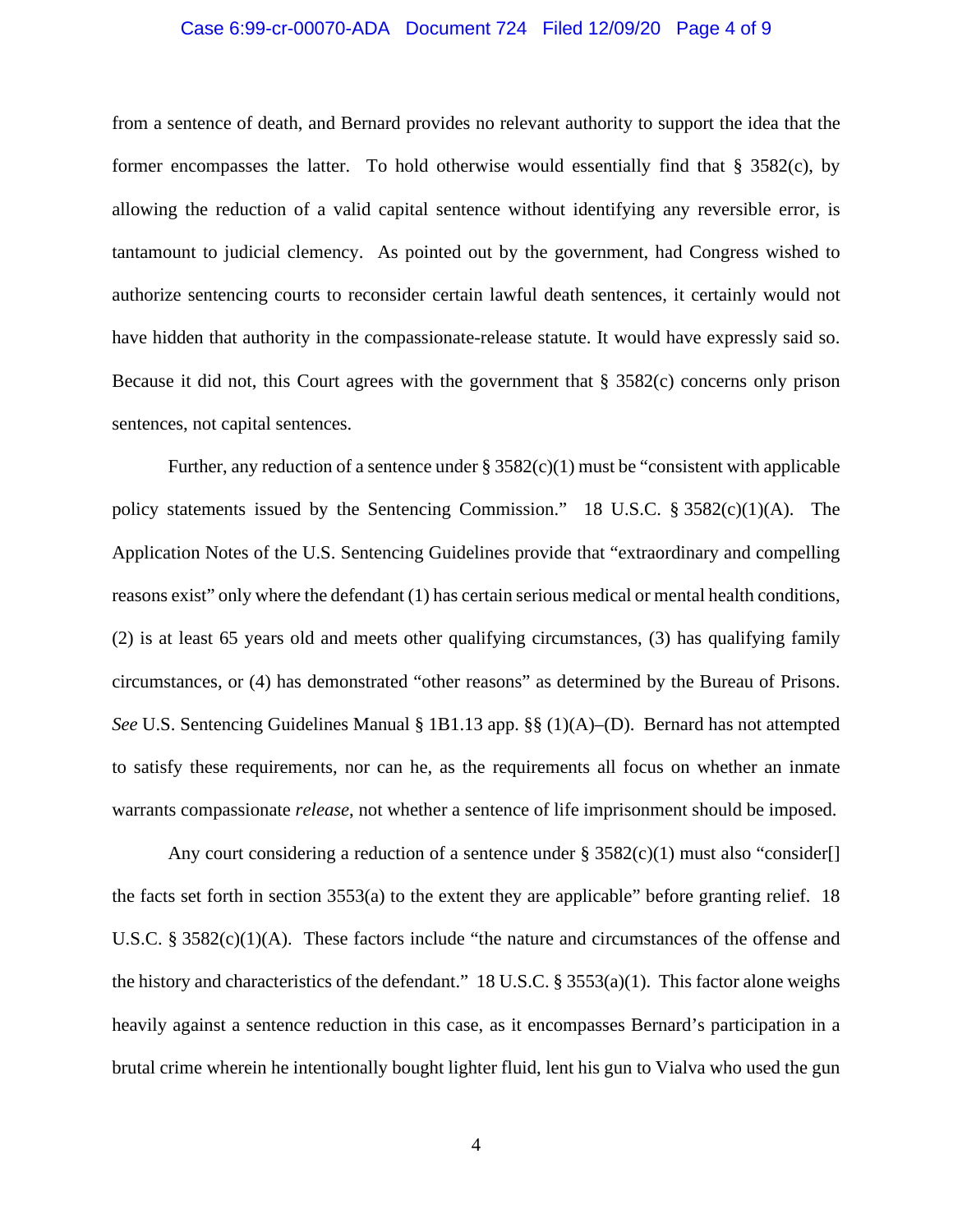## Case 6:99-cr-00070-ADA Document 724 Filed 12/09/20 Page 5 of 9

to execute the Bagleys, then set fire to the car even after hearing the Bagley's pray and beg for their lives. In addition, Bernard's sentence of death appropriately reflects the seriousness of the offense, provides a just punishment for the offense, affords an adequate deterrence to criminal conduct, and protects the public from further crimes by the defendant. 18 U.S.C. § 3553(a)(2)(A-C).

Finally, assuming § 3582(c) applies to capital cases and that Bernard has met the above requirements, the Court finds there are not enough compelling and extraordinary reasons that warrant a reduction of Bernard's death sentence to life imprisonment. Several of the arguments raised by Bernard to support the modification of his sentence are speculative or unpersuasive. Others—including several allegations regarding evidence that trial counsel failed to present to the jury—should have been raised either on direct appeal or in one of Bernard's three § 2255 petitions. While some the claims may be appropriate for a clemency petition, the Court concludes they do not provide an adequate basis to overturn a legally valid death sentence that has withstood multiple rounds of review. A reduction of Bernard's sentence to life imprisonment will therefore be denied.

#### **B. The Motion to Stay or Modify Execution Date**

Bernard's second motion (ECF No. 720) asks this Court to stay or modify his execution date pending the Court's ruling on his motion to modify his sentence. As discussed in its previous Order denying Bernard injunctive relief (ECF No. 717 at 4), the Court is skeptical of its authority under 28 U.S.C. § 2251(a)(1) to stay Bernard's execution. Assuming it has such jurisdiction, however, the Court denies Bernard's request to stay the execution under the discretionary factors set forth in *Nken v. Holder*, 556 U.S. 418, 434 (2009).

Under this well-established law, a court considers the following factors in deciding whether to issue a stay of execution: (1) whether the stay applicant has made a strong showing that he is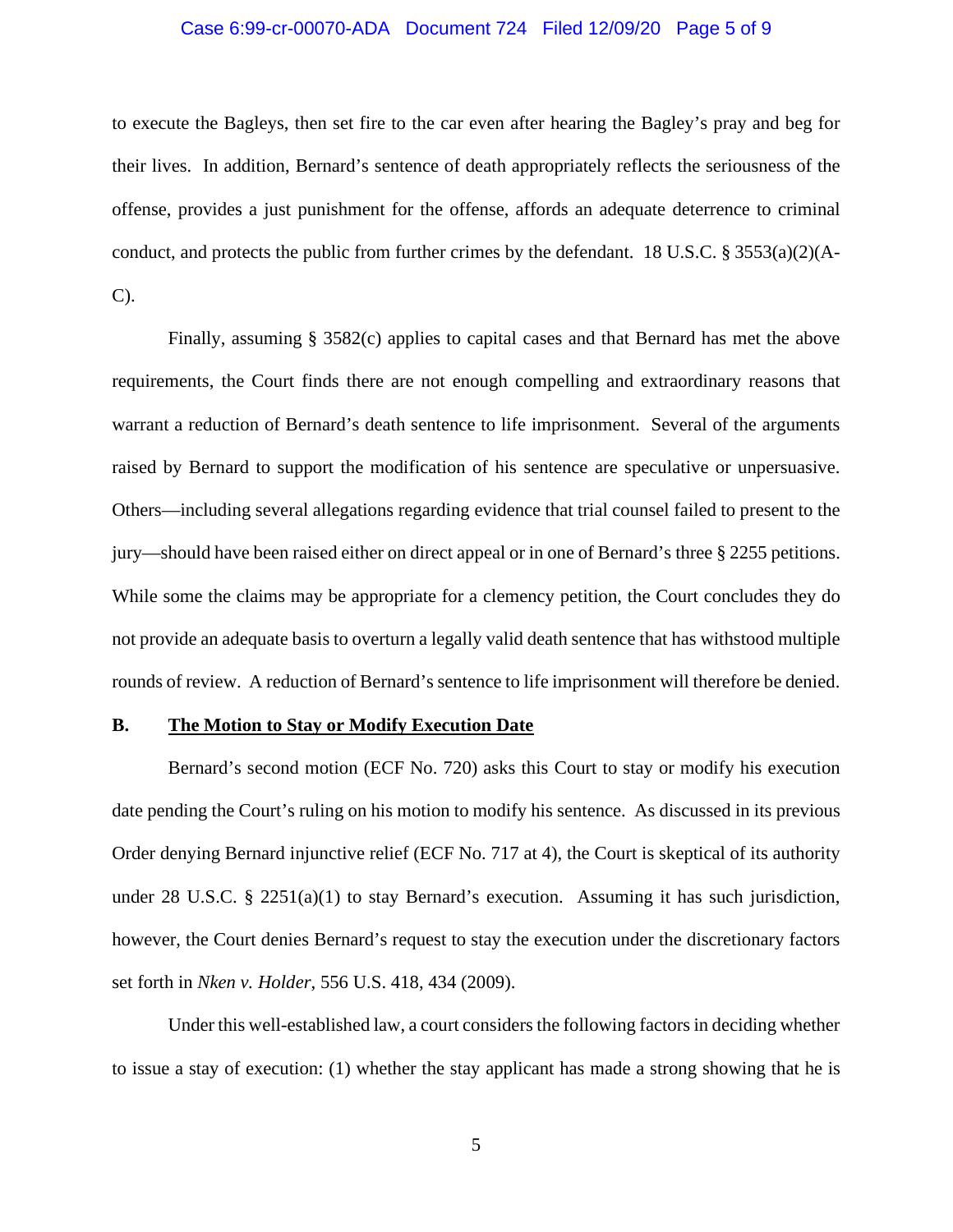### Case 6:99-cr-00070-ADA Document 724 Filed 12/09/20 Page 6 of 9

likely to succeed on the merits; (2) whether the applicant will be irreparably injured absent a stay; (3) whether issuance of the stay will substantially injure the other party interested in the proceeding; and (4) where the public interest lies. *Id*. at 425-26. As explained below, these factors do not support Bernard's request to stay or modify his execution date.<sup>[4](#page-5-0)</sup>

# **1. The** *Nken* **Factors**

To start, Bernard fails to show a likelihood of success on the merits. Petitioner's motion for a stay of execution depends heavily on the merits of his underlying motion to modify his sentence under 18 U.S.C. § 3582(c)(1). But as discussed in the previous section, Bernard has not demonstrated that  $\S$  3582(c)(1) authorizes the reduction of an otherwise valid death sentence to life imprisonment, much less that enough "extraordinary and compelling reasons" warrant such a reduction. Thus, Bernard's "inability to establish a likelihood of success on the merits is, effectively, dispositive of the motion for stay." *Crutsinger v. Davis,* 930 F.3d 705, 707 (5th Cir. 2019).

Nevertheless, the Court notes that the other factors also weigh against Bernard. In addition to evaluating a movant's likelihood of success on the merits, courts "must balance the competing claims of injury and must consider the effect on each party of the granting or withholding of the requested relief." *Winter v. National Resource Defense Council, Inc.*, 555 U.S. 7, 24 (2008) (citing *Munaf v. Geren*, 553 U.S. 674, 689-90 (2008)). Courts should also "pay particular regard for the public consequences in employing the extraordinary remedy of injunction." *Id*. (citation omitted).

<span id="page-5-0"></span><sup>4</sup> As pointed out by the government, Bernard's request to modify his execution date is essentially another request for an injunction. But the requirements for injunctive relief are substantially similar to those necessary for a stay of execution. *See Jones v. Tex. Dep't of Criminal Justice*, 880 F.3d 756, 759 (5th Cir. 2018) (quoting *Byrum v. Landreth*, 566 F.3d 442, 445 (5th Cir. 2009)). Thus, the Court will not modify Bernard's execution date for the same reasons it will not stay the execution.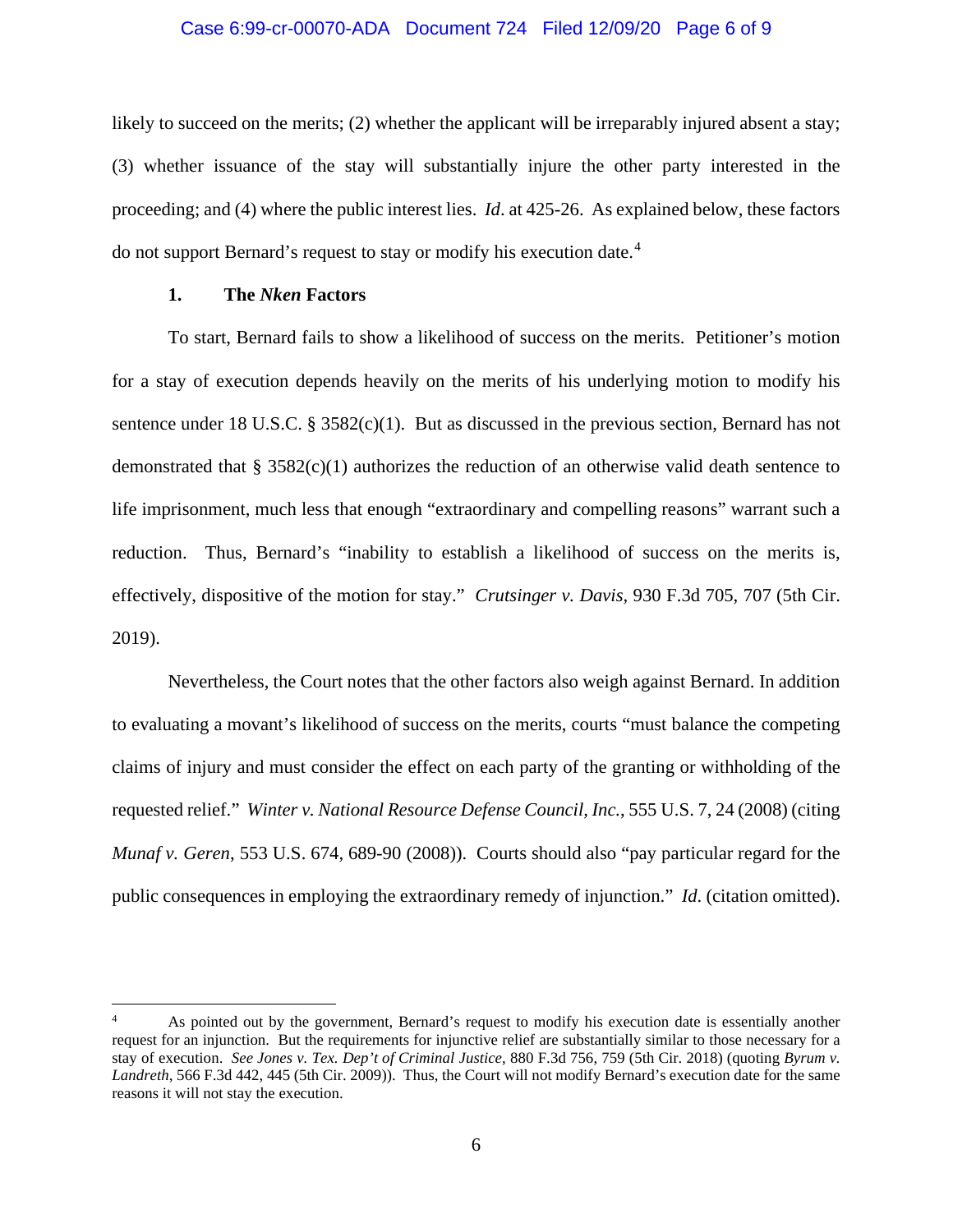## Case 6:99-cr-00070-ADA Document 724 Filed 12/09/20 Page 7 of 9

Here, the possibility of irreparable injury does not appear to favor Bernard. While "[a] prisoner under a death sentence remains a living person and consequently has an interest in his life" pending his execution, *see Ohio Adult Parole Auth. v. Woodard*, 532 U.S. 272, 288 (1998) (O'Connor, J. concurring in part and concurring in the judgment), Bernard's motion asks only for a stay pending the Court's ruling on his motion to modify sentence. Because this underlying motion is clearly without merit, the Court has exercised its discretion and denied the motion.<sup>[5](#page-6-0)</sup> Consequently, this Court can find no cognizable harm that will result to Bernard if his request for a stay is also denied.

Moreover, the remaining two *Nken* factors—the interests of the government and the public—weigh strongly in the government's favor. "[E]quity must be sensitive to the [s]tate's strong interest in enforcing its criminal judgments without undue interference from the federal courts." *Crutsinger*, 930 F.3d at 709 (citing *Hill v. McDonough*, 547 U.S. 573, 584 (2006)). The Supreme Court has frequently explained that "both the [government] and the victims of crime have an important interest in the timely enforcement of a [death] sentence." *Bucklew v. Precythe*, 139 S. Ct. 1112, 1133 (2019); *Hill*, 547 U.S. at 584.

Granting Bernard a stay would clearly inhibit the government's vested interest in carrying out an otherwise valid sentence and would impair the finality of this Court's criminal judgment. When "lengthy federal proceedings have run their course"—as they have in this case—"finality acquires an added moral dimension." *In re Fed. Bureau of Prisons' Execution Protocol Cases*, 955 F.3d 106, 126 (D.C. Cir. 2020) (citing *Calderon v. Thompson*, 523 U.S. 538, 556 (1998)).

<span id="page-6-0"></span><sup>&</sup>lt;sup>5</sup> Even if this Court had not yet decided the merits of Bernard's motion to modify sentence, the Supreme Court has recently indicated that the prospect of an inmate being executed prior to their claims being fully litigated does not serve as a basis for injunctive relief. *See Barr v. Lee*, 140 S. Ct. 2590 (2020) (vacating district court's preliminary injunction and permitting executions to proceed notwithstanding pending claims); *Barr v. Purkey*, No. 20A10, 2020 WL 4006821 (U.S. July 16, 2020) (same); *Barr v. Hall*, No. 20A99, 2020 WL 6798770 (U.S. Nov. 19, 2020) (same).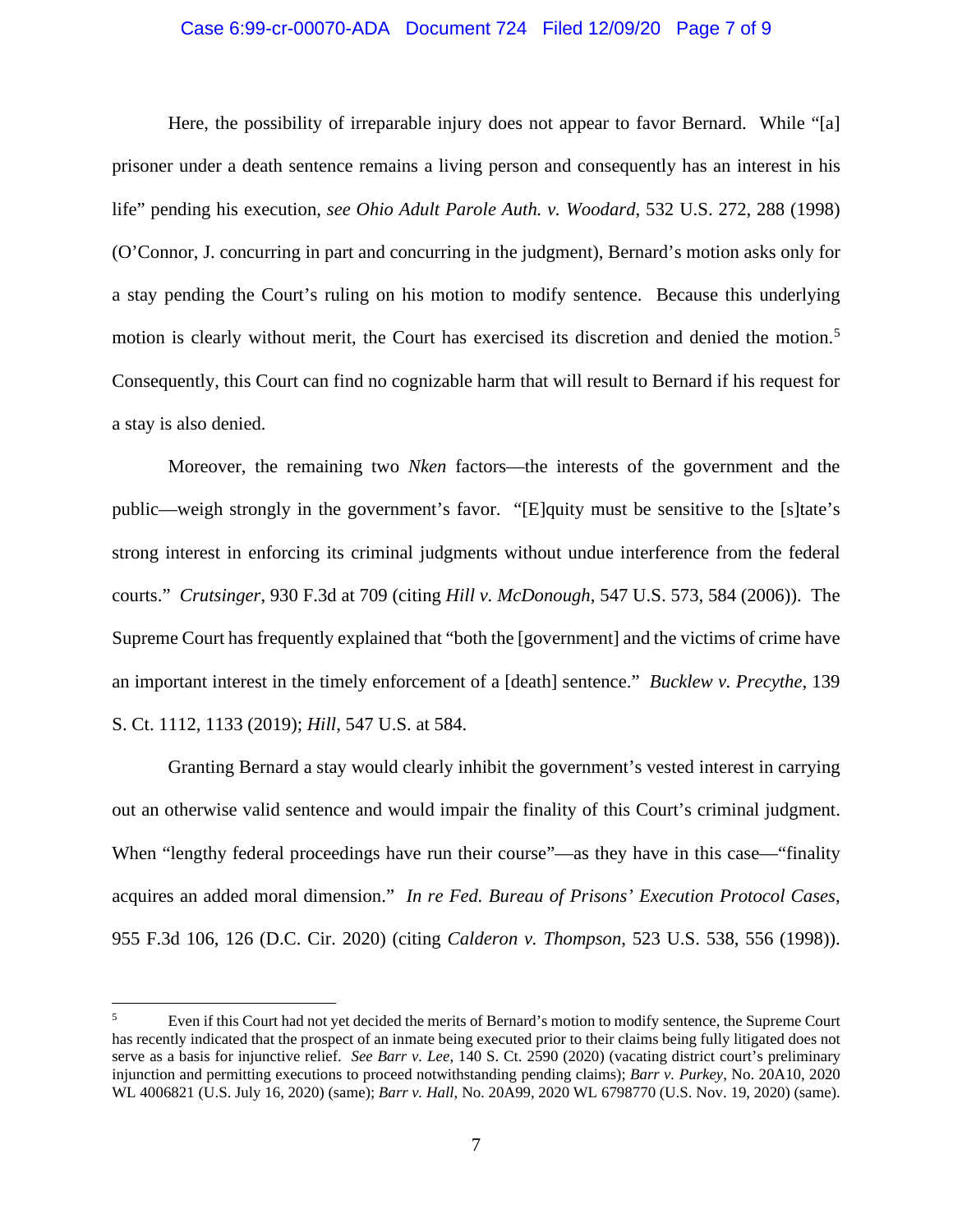#### Case 6:99-cr-00070-ADA Document 724 Filed 12/09/20 Page 8 of 9

Thus, Bernard fails to show "that the balance of equities tips in his favor, [or] that an injunction is in the public interest." *Winter*, 555 U.S. at 20.

## **2. Other Equitable Considerations**

Finally, a stay of execution is an equitable remedy. *Hill*, 547 U.S. at 584. In deciding whether to grant equitable relief, a court "may consider the last-minute nature of an application to stay execution." *See Gomez v. United States District Court for Northern District of California*, 503 U.S. 653, 653-54 (1992) (finding "[e]quity must take into account the state's strong interest in proceeding with its judgment and [the petitioner's] obvious attempt at manipulation . . . There is no good reason for this abusive delay, which has been compounded by last-minute attempts to manipulate the judicial process.").

In this case, Bernard filed his motion for a sentence reduction in this Court just three days prior to his scheduled execution date despite the fact that: (1) the Bureau of Prisons denied his administrative request for a sentence reduction a month-and-a-half earlier (ECF No. 718-1 at 2), and (2) the First Step Act was signed into law nearly two years ago on December 21, 2018. *See* First Step Act of 2018, 18 U.S.C. § 3582(c)(1), Pub. L. No. 115-391, § 603(b), 132 Stat. 5194 (2018). Bernard fails to provide an adequate excuse for not seeking a sentence reduction in this time. And given the government's significant interest in enforcing its criminal judgments, "there is a strong equitable presumption against the grant of a stay where a claim could have been brought at such a time as to allow consideration of the merits without requiring entry of a stay." *Nelson v. Campbell*, 541 U.S. 637, 650 (2004). In other words, Bernard simply "delayed too long before bringing [his motion for reduction] before the court." *In re Paredes*, 587 F. App'x 805, 826 (5th Cir. 2014). His motion to stay will therefore be denied.